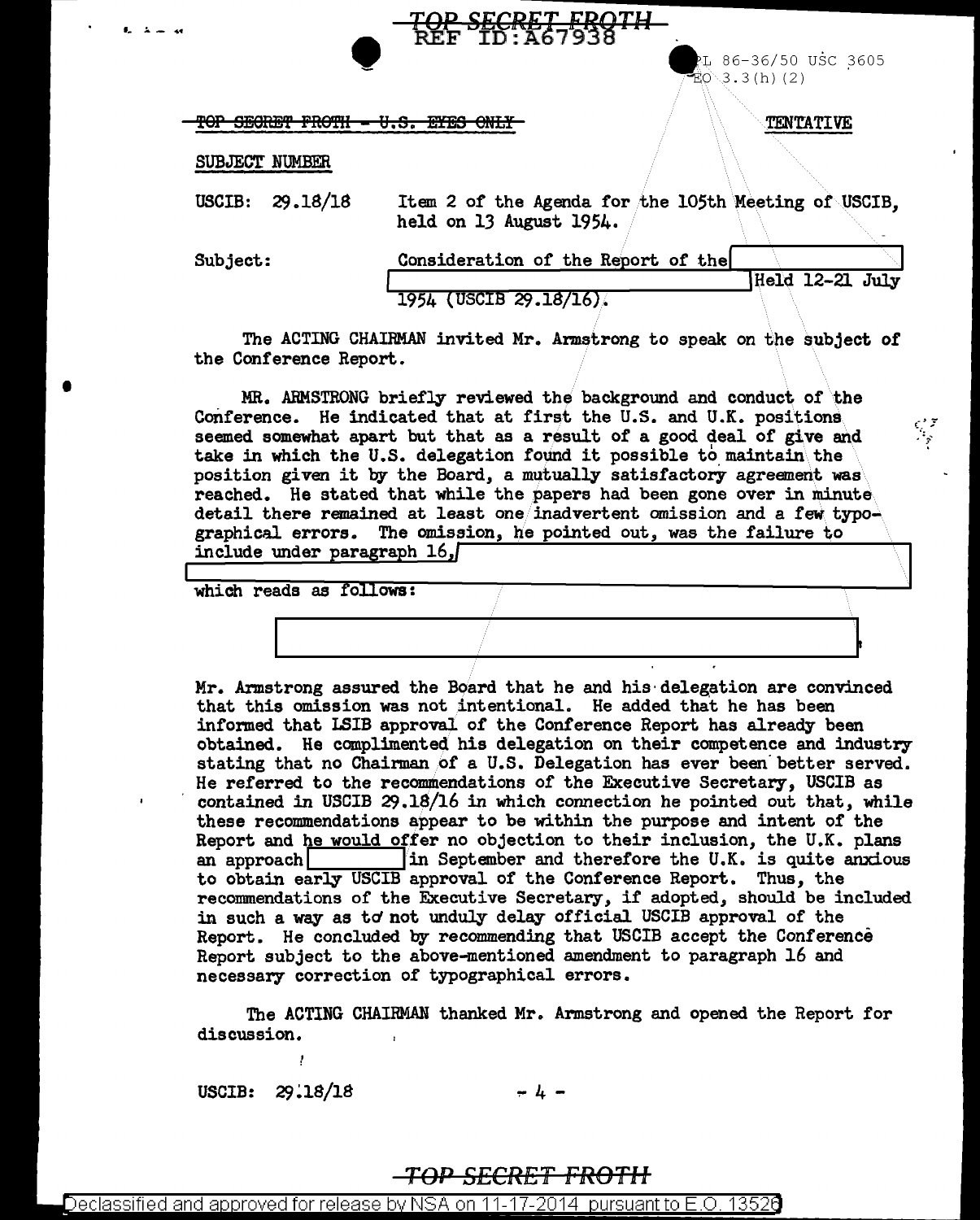$\bullet$   $\bullet$ <del>SECRET FROTH</del> REF ID:A67938

TOP SECRET FROTH - U.S. EYEB ONLY

 $PL 86-36/50$  USC 3605  $E_0$  3.3 (h) (2)

 $USCIB: 29.18/18$ 

I

;:-

In the ensuing discussion it was agreed that a new subparagraph 16  $(g)$  as follows should be inserted and the remaining subparagraphs of paragraph 16 re-lettered accordingly:

GENERAL CANINE pointed out an omission concerning\radio\printer in paragraph  $13$  (b) of TAB B and drew attention to the typographical errors in the summary of positions wherein the increase should be  $\mathbb{I}^{9}$  ''9" instead of "19" and the "estimated current total" should have been indicated as  $^{\mathsf{H}}$  65" instead of  $^{\mathsf{H}}$ 55".

It was agreed that a new subparagraph 13 (c) as follows should be included and the remaining subparagraphs of paragraph 13 of TAB B re-lettered accordingly:

The ACTING CHAIRMAN ref erred to the recommendation of the Executive Secretary to the effect that the Conference Report might better be considered an Annexure to Appendix "P" in extension thereof and suggested a modification to make it clear that only those portions of the Conference Report that might be in conflict with Appendix "P" are being superseded.

MR. ARMSTRONG stated that this was the intent of the Conference.

GENERAL CANINE expressed the view that the Conference Report does replace Appendix  $n_p$  1

The ACTING CHAIRMAN agreed that this would be true unless some amendment is made.

GENERAL CANINE indicated his impression that replacement of Appendix apn was intended by the Board.

The ACTING CHAIRMAN stated his understanding that Appendix "P" still has application. He expressed.the view that applicable portions of it should not be discarded while at the same time conflicts between Appendix npn and the Conference Report should be eliminated. . .

MR. ARMSTRONG· suggested that the phrase "wherever in conflict therewith" appropriately inserted in paragraph 19 of the Conference Report would serve the purpose.

 $-5 -$ 

## '<del>OP SECRET FROTH</del>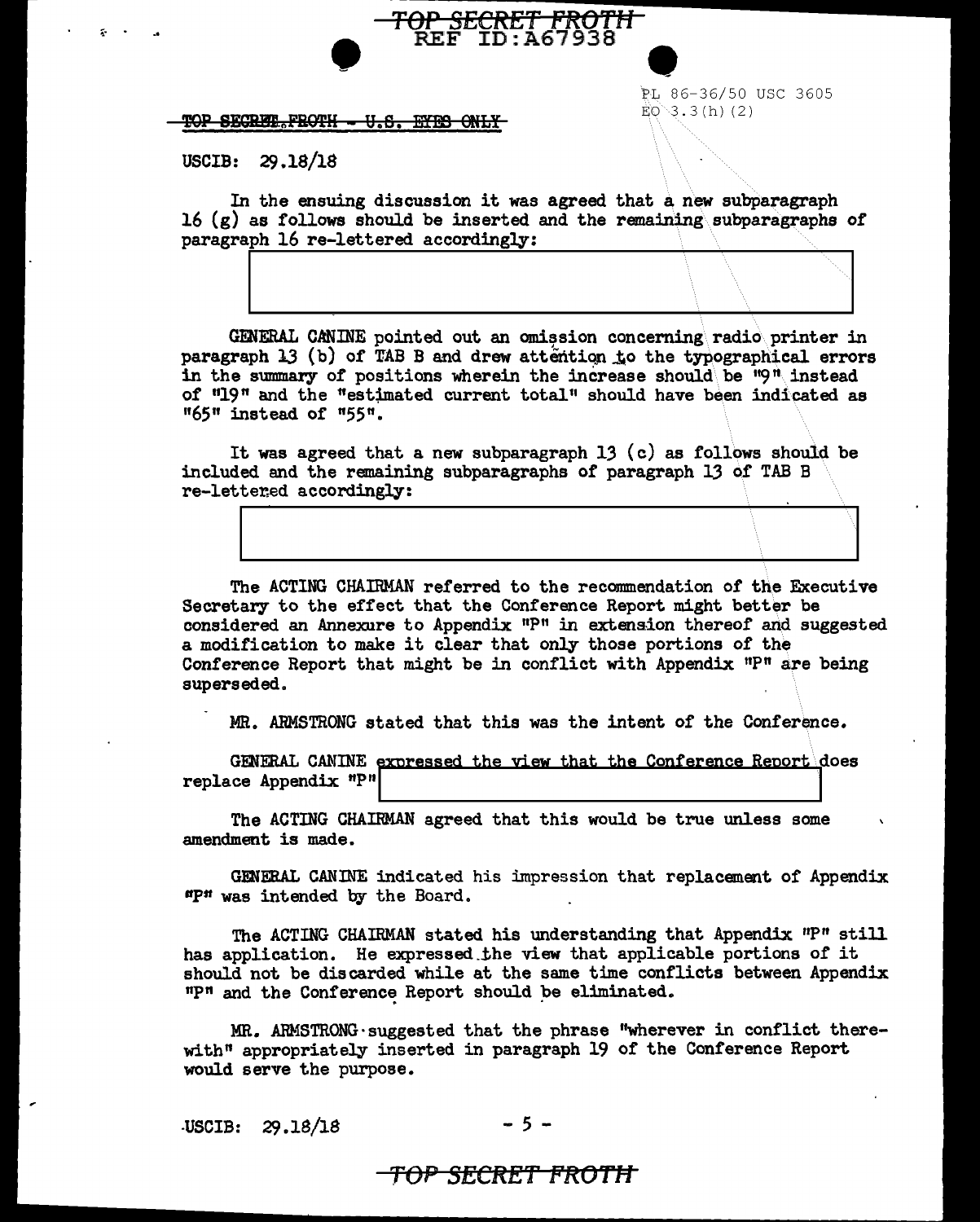PL 86-36/50 USC 3605  $EO^3.3(h)$  (2)

#### TOP SECRET FROTH - U.S. ETES ONLY

USCIB: 29.18/18

CAPTAIN TAYLOR explained that the/purpose of his amendment is to preserve the principles set forth in Appendix  $"P"$  so that oversights that might be discovered later could be interpreted in the light of those principles. He also drew attention to the fact that the Conference Report itself in one place includes the application of paragraph 5 of Appendix "P" to describe certain exchanges **later of the Conference Report**).

*'fOP SECREP!ft.Bpl* 

GENERAL CANINE expressed complete disagreement with the view expressed by the Executive Secretary and stated his understanding that it was precisely because Appendix  $P^{\text{th}}$  wouldn't cover the arrangements desired  $\begin{bmatrix} 1 & 0 & 0 \\ 0 & 1 & 0 \\ 0 & 0 & 0 \end{bmatrix}$  that the Conference was called. that the Conference was called.

The ACTING CHAIRMAN asked if General Canine would accept the insertion of the clause "wherever in conflict therewith" in paragraph 19 of the Conference Report.

GENERAL CANINE stated he would have no objection to that.

CAPTAIN TAYLOR expressed the view that such a phrase would serve the purpose.

GENERAL CANINE asked if the Board realizes that it is going way beyond Appendix "P".

The ACTING CHAIRMAN indicated that the Board is aware\of that fact.

CAPTAIN TAYLOR indicated that his amendments were not subnitted with the idea of holding up approval of the Report but rather to avoid future misunderstandings. In particular, he pointed out that misunderstandings with the U.K. on physical and personnel security standards have occurred in.the past even though the two Boards agreed in principle.<br>He stated that in interpreting UKUSA standards He stated that in interpreting UKUSA standards  $\Box$ further U.K. variations are likely to occur. He suggested, therefore, that a set of standards based on the "Principles for the Handling of 1Y'" be agreed with the U.K. in advance.

MR. GODEL stated that he had understood this to be within the terms already agreed by the Conference.

MR. ARMSTRONG indicated that while no specific rules had been written it had been agreed in principle. He added that if specific agreement were made a condition precedent to acceptance of the Conference Report, contemplated implementation would be unduly delayed. He suggested that this matter be left to the discretion of the Director, National Security Agency to raise at an opportune time with the Director, -GCHQ.

 $USCIB: 29.18/18$  - 6 -

*TOP.SECRET FRO'fH*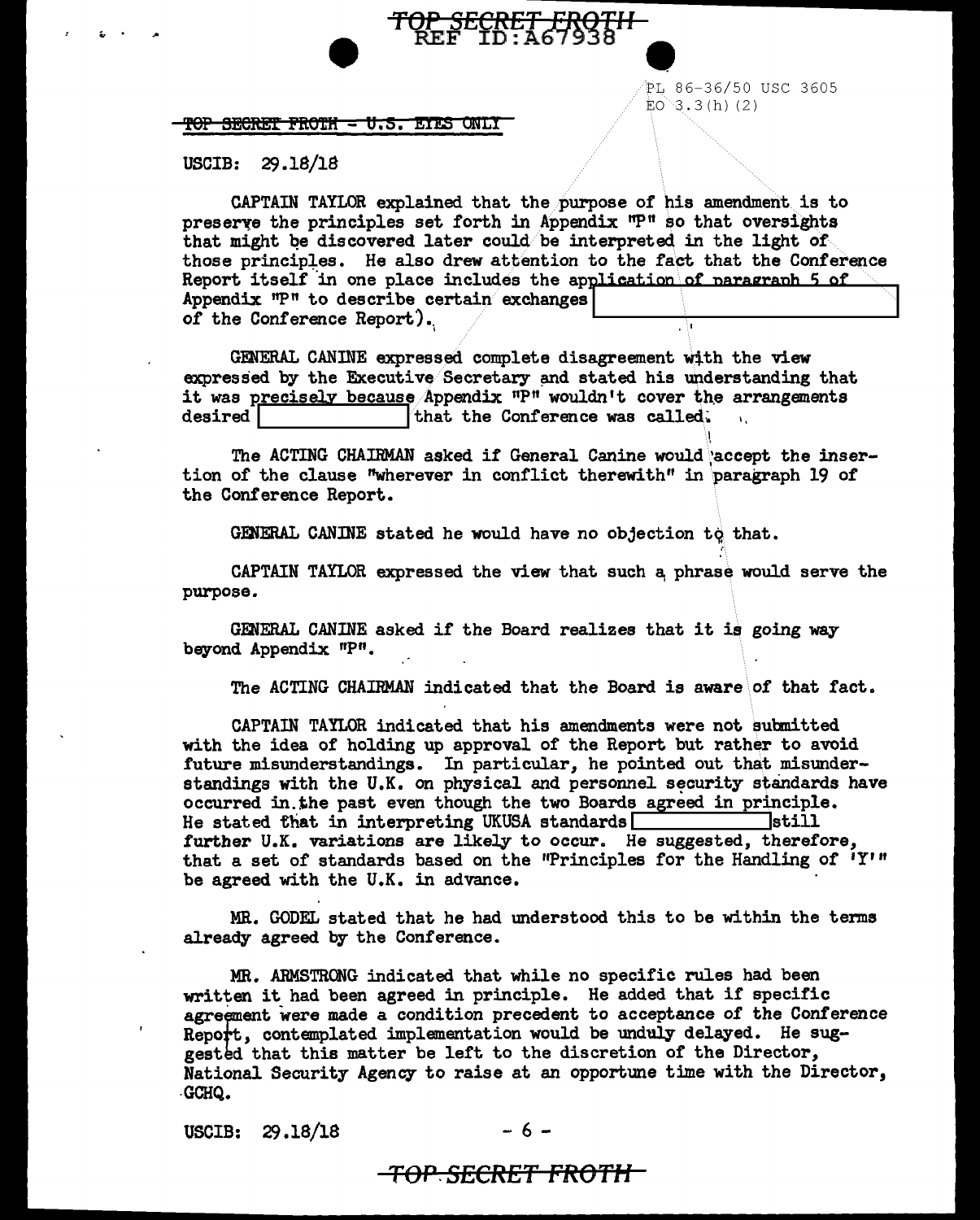# $\bullet$   $\bullet$ TOP SECRET FROTH U.S. EYES ONLY

USCIB: 29.18/18

The ACTING CHAIRMAN summed up this discussion by asking if it were the consensus of the Board that the matter of drawing up specific security standards be a supplementary action under the initiative of the Director, National Security Agency and not a condition precedent to acceptance or the Report.

It was so agreed.  $/ED(3.3(h)(2))$   $/ED(3.3(h)(2))$ PL 86-36/50 USC 3605 GENERAL CANINE moved for adoption of/the Conference Report.

The motion was seconded by ADMIRAL/ESPE and carried unanimously.

CAPTAIN TAYLOR asked that members take action to have the codeword removed from the outer cover of the Conference Report.

The ACTING CHAIRMAN suggested that the matter of terms of reference  $\mathcal{L}_s$ , negotiations  $\begin{bmatrix} \text{requires} \end{bmatrix}$  consideration. for U.S. negotiations  $\Box$ 

suggested that representatives of CIA and NSA undertake. that task.

GENERAL CANINE agreed but suggested that a Department of State representative be included owing to the fact that State Department assistance in the political aspects will be required.

MR. ARMSTRONG suggested that it would not be desirable to prejudge the question of who actually handles negotiations and intimated that while State would be glad to sit in on the discussion of terms of reference it seemed more likely that the problem would mainly concem CIA and NSA.

The ACTING CHAIRMAN asked if it would be agreeable to form a committee composed of representatives of NSA,  $CIA$  and State to draw up terms of reference for negotiating with  $\vert$  to include a terms of reference for negotiating with recommendation as to conduct of negotiations. He asked if any other member would desire representation.

GENERAL LEWIS indicated that the Air Force would like to be represented.

MR. ELLIS indicated that there would be no need for FBI representation.

MR. GODEL indicated that Defense has no requirement for representation and would like to have the committee limited to the three previously named by the Chairman. He suggested that State chair the committee.

 $USCIB: 29.18/18$  - 7 -

## *TOP SECRET FROnrl*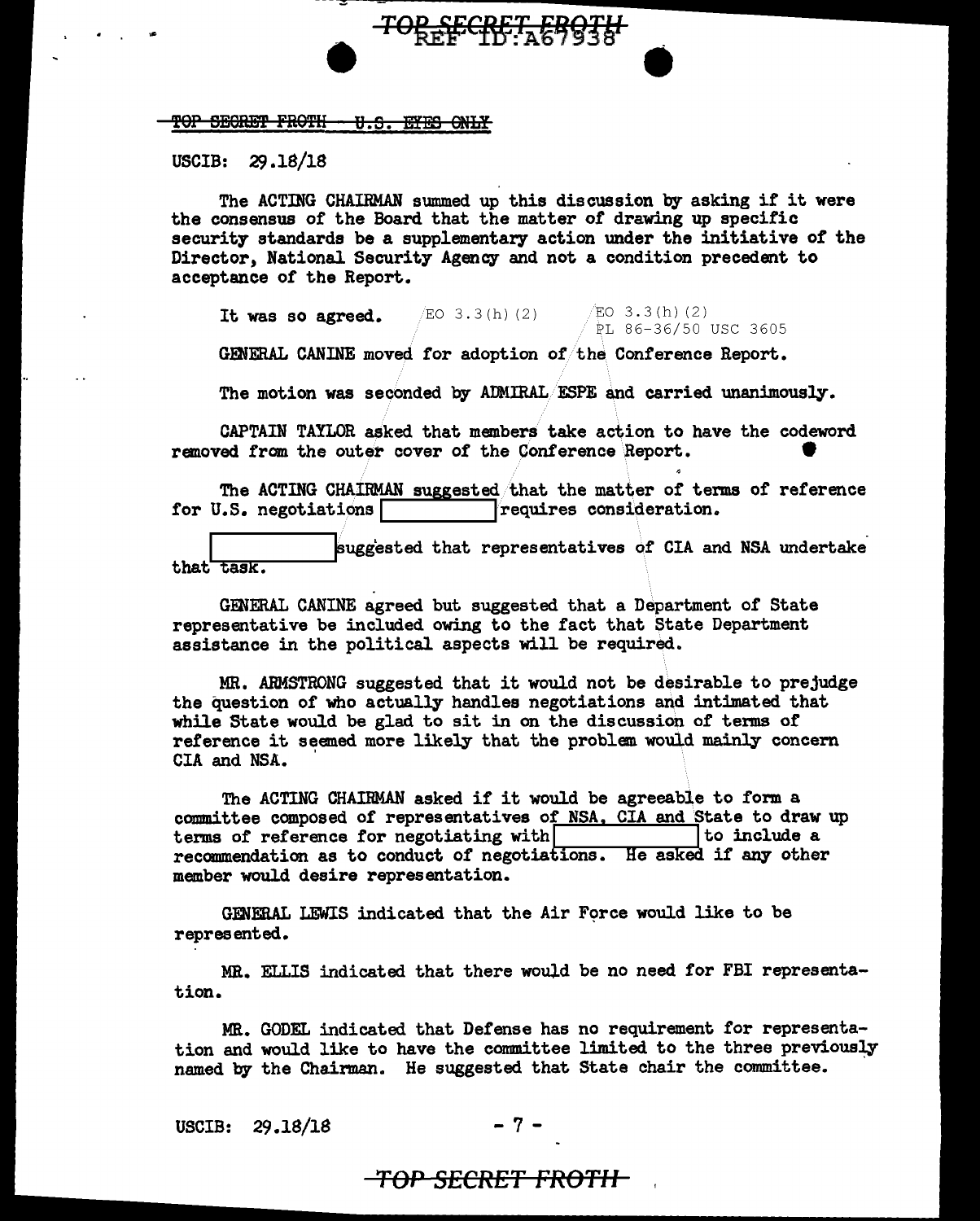PL 86-36/50 USC 3605 EO  $3.3(h)(2)$ 

TOP SECRET FROTH - U.S. ETES ONLY

USCIB: 29.18/18

. ....

MR. ARMSTRONG suggested that a CIA or·NSA chairman would be more appropriate.

<del>TOP SECRET, EBQTH</del>

The ACTING CHAIRMAN suggested that the NSA provide the chair.

GENERAL LEWIS reiterated the Air Force desire for representation and was joined by Admiral Espe and General Schow who also requested representation.

MR. GODEL withdrew his suggestion. PL 86-36/50 USC 3605

 $EO$  3.3 $(h)$  (2)

It was agreed that an ad hoc committee composed of representatives of Army, Navy, Air Force, State, CIA and NSA, chaired by NSA, would be established to draw up terms of reference for negotiating a new CCMINT relationship **EXECUTE:** It was also agreed that Defense and FBI would be free to participate in the proceedings of the committee if they so desired.

MR. ARMSTRONG indicated he had further remarks with regard to the Conference. He reminded the Board that his delegation had been instructed not to arrive at any understandings in the field of ELINT

MR. GODEL stated that the matter is under active consideration in the Department of Defense with the view to making appropriate recommendations.

GENERAL CANINE moved that the Board go on record as thanking the U.S. Delegation and its Chairman for having brought back a so highly acceptable document.

The motion was carried unanimously.

 $USCIB: 29.18/18$  - 8 -

## *TOP SECRET FROTll*